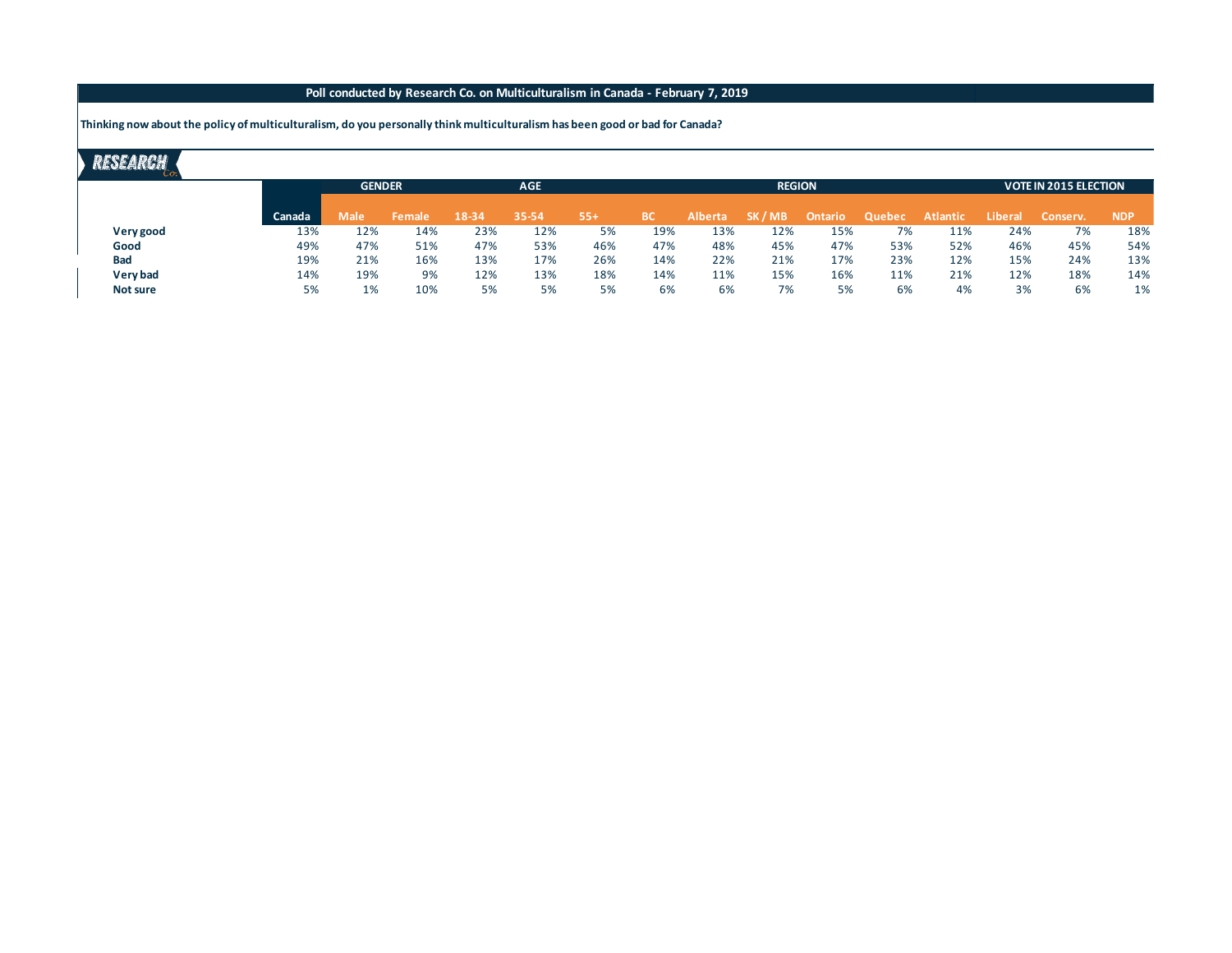### **Poll conducted by Research Co. on Multiculturalism in Canada - February 7, 2019**

#### **Which of these statements comes closest to your own point of view?**

# RESEARCH

|                                                                   |        | <b>GENDER</b> |        | <b>AGE</b> |       |       | <b>REGION</b> |     |                       |     |                 |     |         | <b>VOTE IN 2015 ELECTION</b> |            |  |
|-------------------------------------------------------------------|--------|---------------|--------|------------|-------|-------|---------------|-----|-----------------------|-----|-----------------|-----|---------|------------------------------|------------|--|
|                                                                   | Canada | Male          | Female | 18-34      | 35-54 | $55+$ | <b>BC</b>     |     | Alberta SK/MB Ontario |     | Quebec Atlantic |     | Liberal | Conserv.                     | <b>NDP</b> |  |
| Canada should be a melting pot-immigrants should                  | 49%    | 53%           | 45%    | 34%        | 51%   | 61%   | 42%           | 48% | 45%                   | 49% | 53%             | 47% | 39%     | 62%                          | 40%        |  |
| assimilate and blend into Canadian society                        |        |               |        |            |       |       |               |     |                       |     |                 |     |         |                              |            |  |
| Canada should be a mosaic-cultural differences within             | 42%    | 39%           | 45%    | 60%        | 39%   | 27%   | 52%           | 48% | 42%                   | 46% | 29%             | 48% | 59%     | 27%                          | 56%        |  |
| Canadian society are valuable and should be preserved<br>Not sure | 9%     | 8%            | 10%    | 6%         | 10%   | 12%   | 6%            | 4%  | 13%                   | 5%  | 18%             |     |         | 11%                          | 4%         |  |